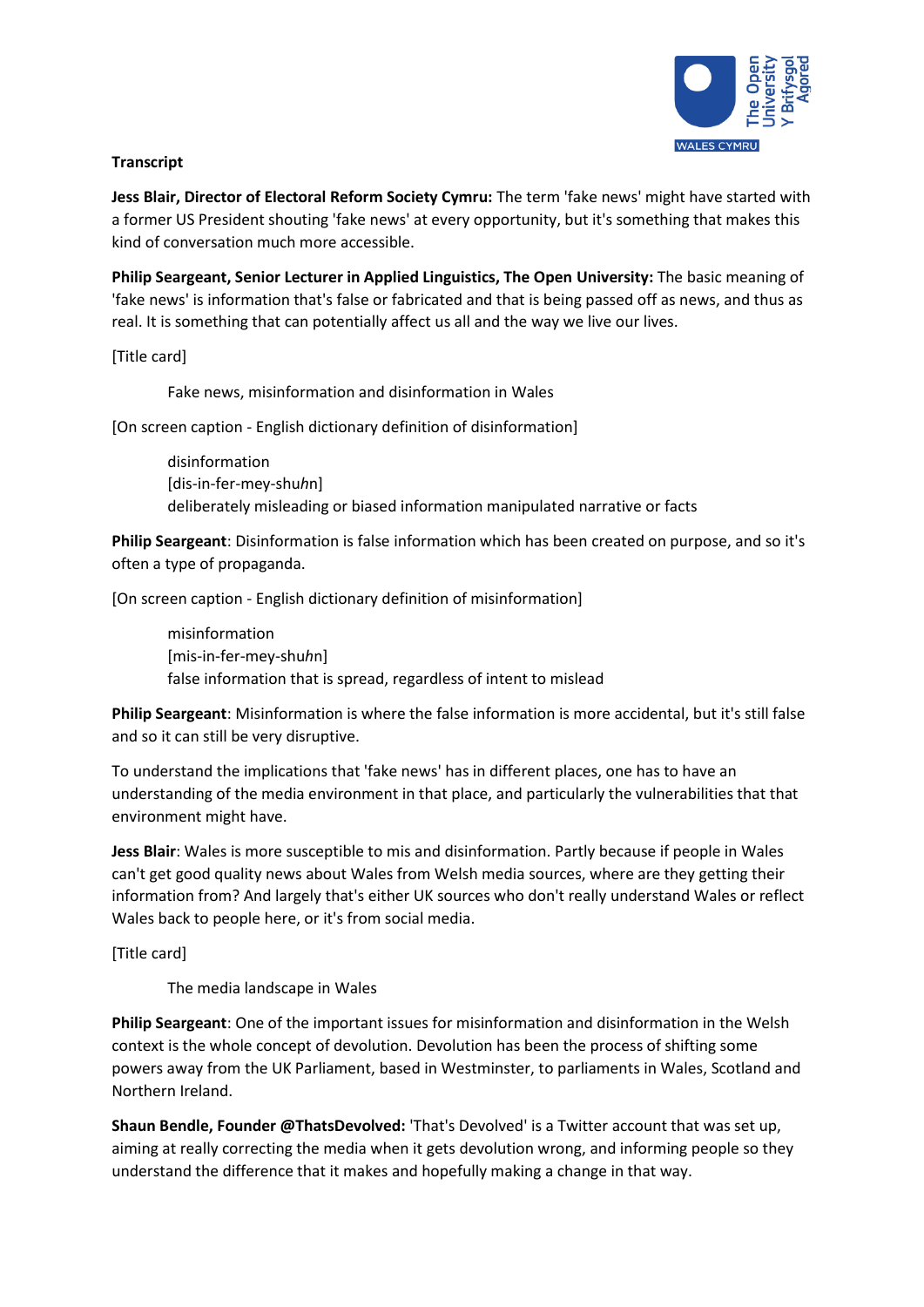

So, reporting on the Senedd is limited to four or five journalists, and while they will get some of the information out there, you'll never get the same level of scrutiny.

**Will Hayward, WalesOnline Welsh Affairs Editor:** To compare the UK-wide media with the Welsh specific media is a bit like comparing apples and pears. So, Wales is, especially devolution, it's very new - and Fleet Street for instance has had centuries in which to develop, not just readerships but also, essentially spheres of influence and areas that they would cover. So, in Wales we've had two decades in order to do that.

There has been a decline in newspaper sales within Wales, as there has everywhere, but this has been offset with the growth of online media.

At the start of the pandemic, Mark Drakeford wasn't just some guy you occasionally saw but didn't really know who he was, he was a guy who could decide whether you could visit your mother in a care home.

[Video clip - Welsh Government Covid-19 Briefing 10<sup>th</sup> May 2020]

**Mark Drakeford MS, First Minister of Wales:** We will continue to make decisions which are right for Wales using information and expert advice about how coronavirus is circulating here, to keep us all safe.

**Will Hayward**: In the last 16 months, we have seen a huge growth in an appetite for Welsh specific media because it's finally relevant to people's everyday life.

[Title card]

Explaining fake news, misinformation and disinformation

**Philip Seargeant**: The Covid pandemic is a very good example, because you really want reliable information, so that people know what they can, what they should be doing. And it can have very serious consequences because this is to do with issues, of ultimately, life and death.

**Will Hayward**: In May 2020, it looked like the UK Government were going to go their own way for England. Boris Johnson said you can now drive as far as you want.

[Video clip – Statement by the Prime Minister, 10th May 2020]

**Boris Johnson MP, Prime Minister:** We're taking the first careful steps to modify our measures. And from this Wednesday, we want to encourage people to take more and even unlimited amounts of outdoor exercise. You can sit in the sun in your local park, you can drive to other destinations.

**Will Hayward**: He addressed the British public saying you can travel as far as you want. Immediately there had to be a response from the Welsh Government and Wales police chiefs saying you cannot travel to Wales still, this isn't allowed.

[Video clip – Statement by the Prime Minister, 10th May 2020]

**Mark Drakeford MS, First Minister of Wales:** Noswaith dda. This evening, the Prime Minister has set out the minor changes which are proposed to the lockdown rules in England over the next three weeks. Our advice has not changed in Wales. Wherever you can, you should stay at home.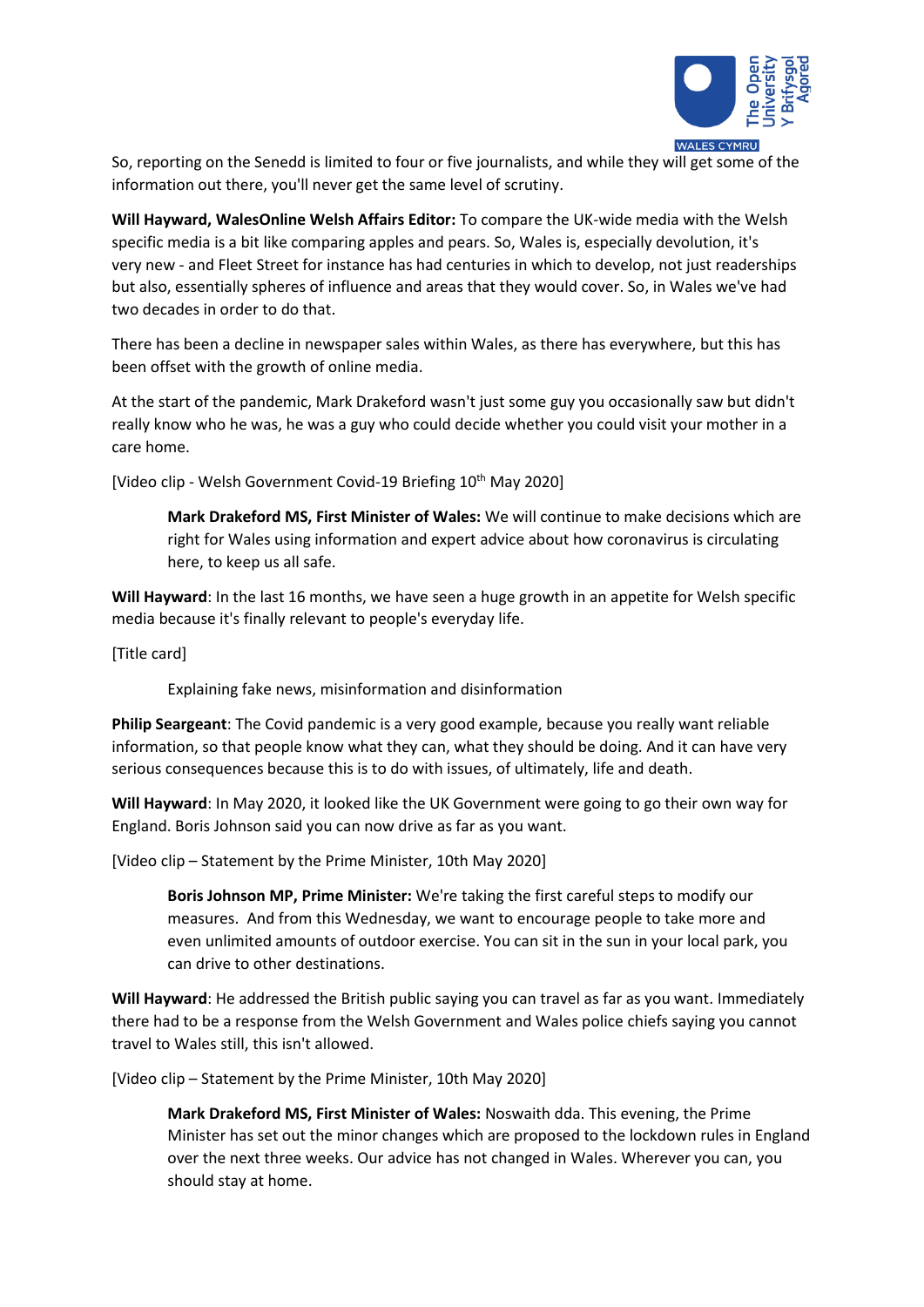

**Shaun Bendle:** These can have very real consequences. You've heard cases of people who've driven X amount of hundred miles from a city in England to go and climb Snowdonia or visit a Welsh beach and been arrested in the process.

**Will Hayward**: That was a really clear example to me of a time actually, from the very highest seat of government in the UK, that there was, essentially misinformation. It was incorrect. I think there's quite a lot of examples that you can point to of misinformation specifically affecting Wales. So, for instance we had measles outbreaks in Swansea, we've had them in several areas of south Wales, and the only reason that happens is because of misinformation around vaccines.

**Jess Blair**: Politicians absolutely can't say that they've got clean hands when it comes to mis and disinformation. You know, we've seen over the course of the last couple of years, politicians, political parties, especially around election time, playing into this element of 'fake news'.

[Title card]

How does fakes news contribute to the democratic deficit?

**Philip Seargeant**: The democratic deficit, very basically, means that the political system isn't seen to live up to its democratic ideals. There's a deficit between what people think the system should be doing, how democratic the system should be, and how democratic it actually is.

**Jess Blair**: Broadly, it decimates trust. So, on a kind of microcosm, you might see something that is fake on social media, and that might then affect your trust in politics, or politicians or the news. And that has a real impact on democracy, you know, if people don't trust the information they're getting, they really question everything.

**Will Hayward**: The problem with phrases like 'fake news', is that they can mean anything to anyone and if you start labelling this is 'fake news', this is 'fake news', it erodes the whole trust in news generally. And we know how important a credible and trusted media is. Especially as more misinformation goes out into the world.

[Title card]

What can be done to combat fake news?

**Philip Seargeant**: Simply identifying that 'fake news' is a problem is obviously important, but that's only really the first step. One then wants to work out what one can do about it. What one can do to address it. And there are basically three levels at which that can happen. Firstly, there's the individual. The individuals, the individual is able to take certain steps.

**Shaun Bendle:** There's an argument obviously, with both sides, making sure that people disseminating the information are saying the right thing and definitely aren't lying deliberately, and aren't making mistakes in what they're saying. Obviously, I'm going to pitch 'That's Devolved', but I think, for example in Wales, the Senedd Research service has really accessible breakdowns of different policy areas.

**Will Hayward**: You've always got to be sceptical, but scepticism doesn't run to not believing anything if everything is 'fake news', then it's impossible to discredit the things that are actually rubbish, and lies, and incorrect.